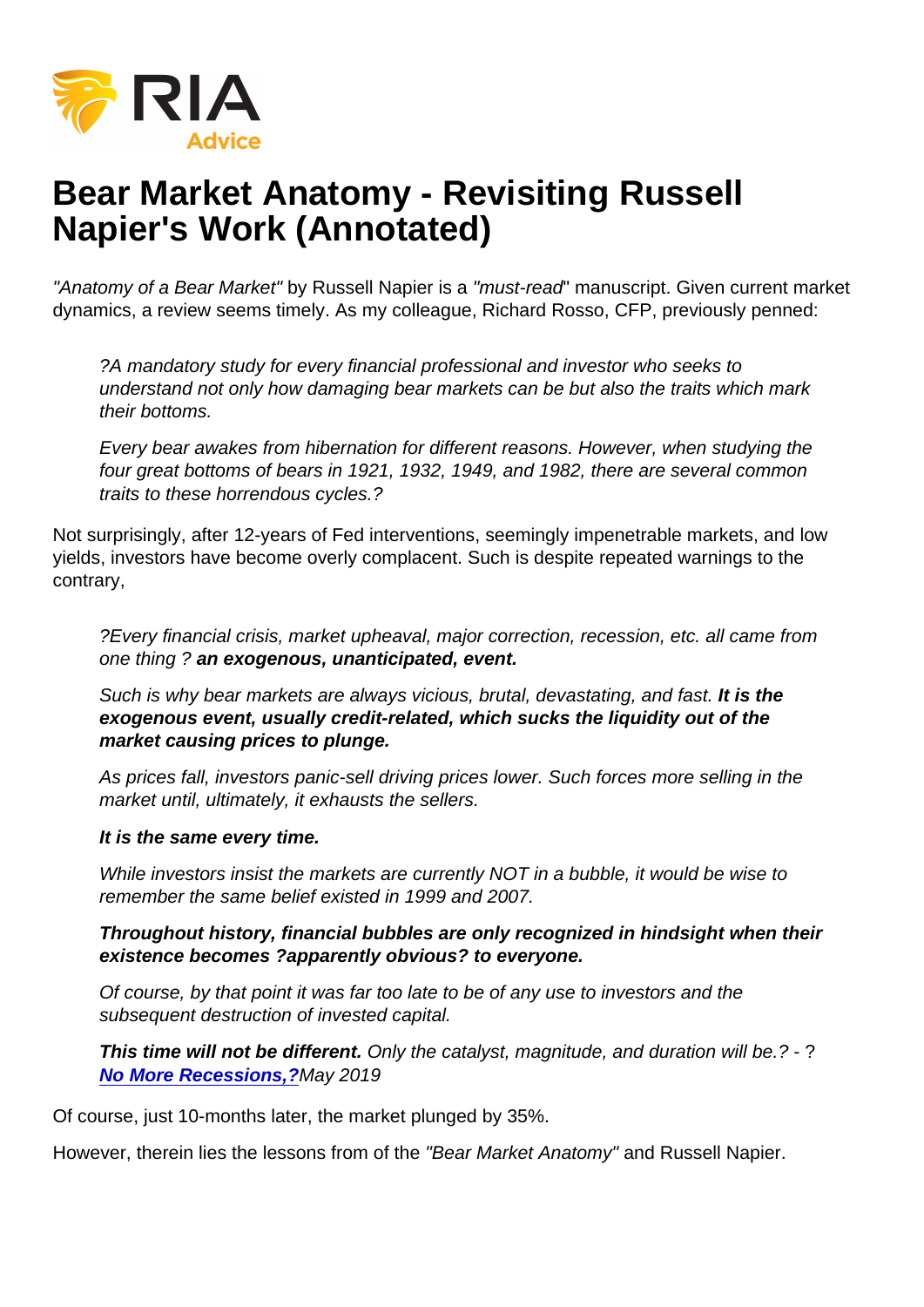# Bears Tend To Die On Low Volume

?Low volume represents a complete disinterest in stocks . Keep in mind this contradicts the tenet, which states that bears end with one act of massive capitulation ? a downward cascade on great volume. Those actions tend to mark the beginning of a bear cycle, not the end.

A rise in volume on rebounds, falling volumes on weakness would better mark a bottoming process in a bear market.?

Using that analysis, we can see volume did pick up during the recent decline. However, volume is far below the 2020?"bear market bottom,??suggesting investors remain complacent.

#### Bears Are Tricky

?There will appear to be a recovery, an ?all-clear? for stock prices. It will suck investors back into the market, only to financially ravage them once again.

Anecdotally, I know this cycle isn?t over as I still receive calls from people who are anxious to get into the market and perceive the current market a buying opportunity. At the bottom of a bear, I should hear great despair and a disdain for stock investing.?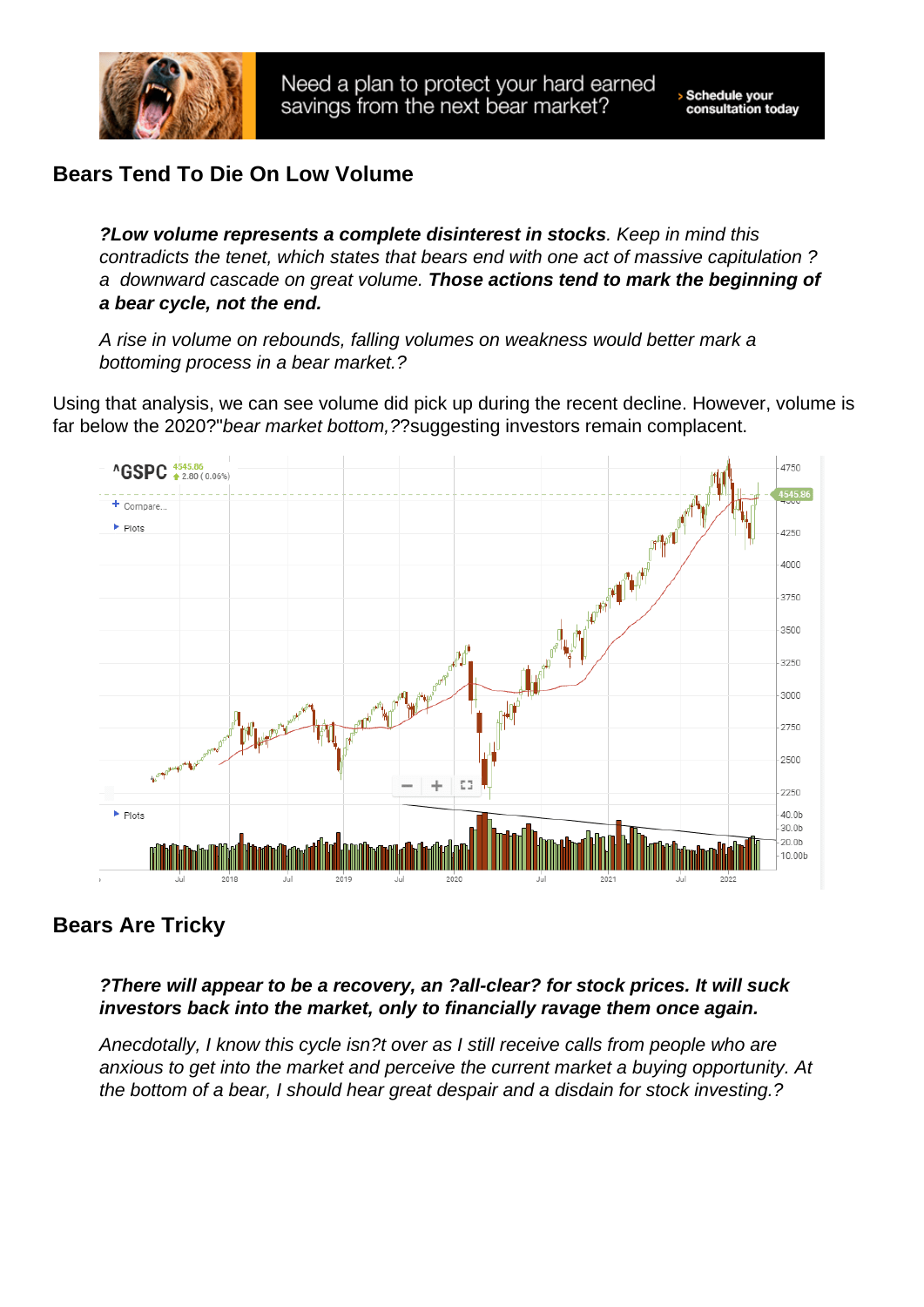Also Read: [5-Signs Investors Are Too Bullish](https://realinvestmentadvice.com/market-crash-is-it-over-or-is-it-the-revenant-2/)

Bears Can Be Tenacious

?They refuse to die or, at the least, quickly return to hibernation. The 1921 move from overvaluation to undervaluation took over ten years. Bear markets, where three-year price declines make overvalued equities cheap, are the exception, not the rule.

As of this writing, the Shiller P/E is at 35x ? hardly a bargain. At the bottom market cycle of the Great Recession, the Shiller CAPE was at 15x. There is still valuation adjustment ahead.?

Also Read: [Grantham: We're In An Epic Bubble](https://realinvestmentadvice.com/grantham-were-in-an-epic-bubble/)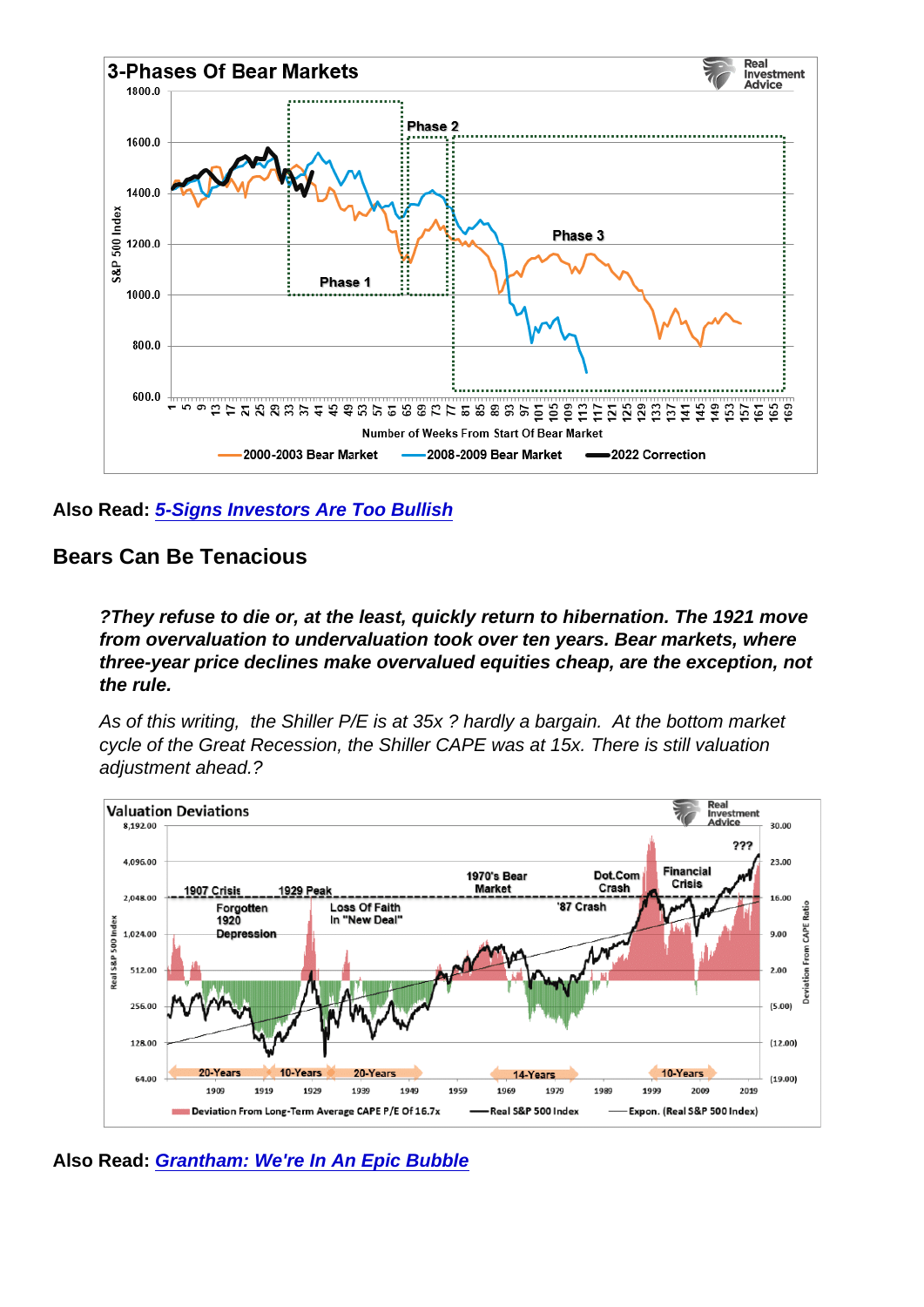## Bears Can Depart Before Earnings Recover

?Investors who wait for a complete recovery in corporate earnings will arrive late to the stock-investment party.

Most likely, it will take a while (especially with the debt burden), for the majority of U.S. companies to reflect healthy earnings growth. CEOs who employ stock buybacks to boost EPS will be considered pariahs and gain unwanted attention from Congress and even the Executive Branch.

A savvy investor should look to minimize indexing, and select individual stocks with strong balance sheets, low debt, and plenty of free cash flow. A focus on sectors and industries that are nimble to adjust to the global economy post-crisis will be an added benefit.?

Also Read: [2022 Estimates Are Still Too Bullish](https://realinvestmentadvice.com/fundamentally-speaking-estimating-the-earnings-crash/)

#### Bear Market Damage Can Be Inconceivable

?The bear market of 1929-32 was characterized by an 89% decline. The average is 38% for bear markets;? however, averages are misleading. ?I have no idea how much damage this bear ultimately unleashes. The closest comparison I have is the 1929-1932 cycle.

However, with the massive fiscal and monetary stimulus (and I don?t believe we?ve seen the full extent of it yet),? my best guess is a bear market contraction somewhere between the Great Depression and Great Recession. At the least, I believe we re-test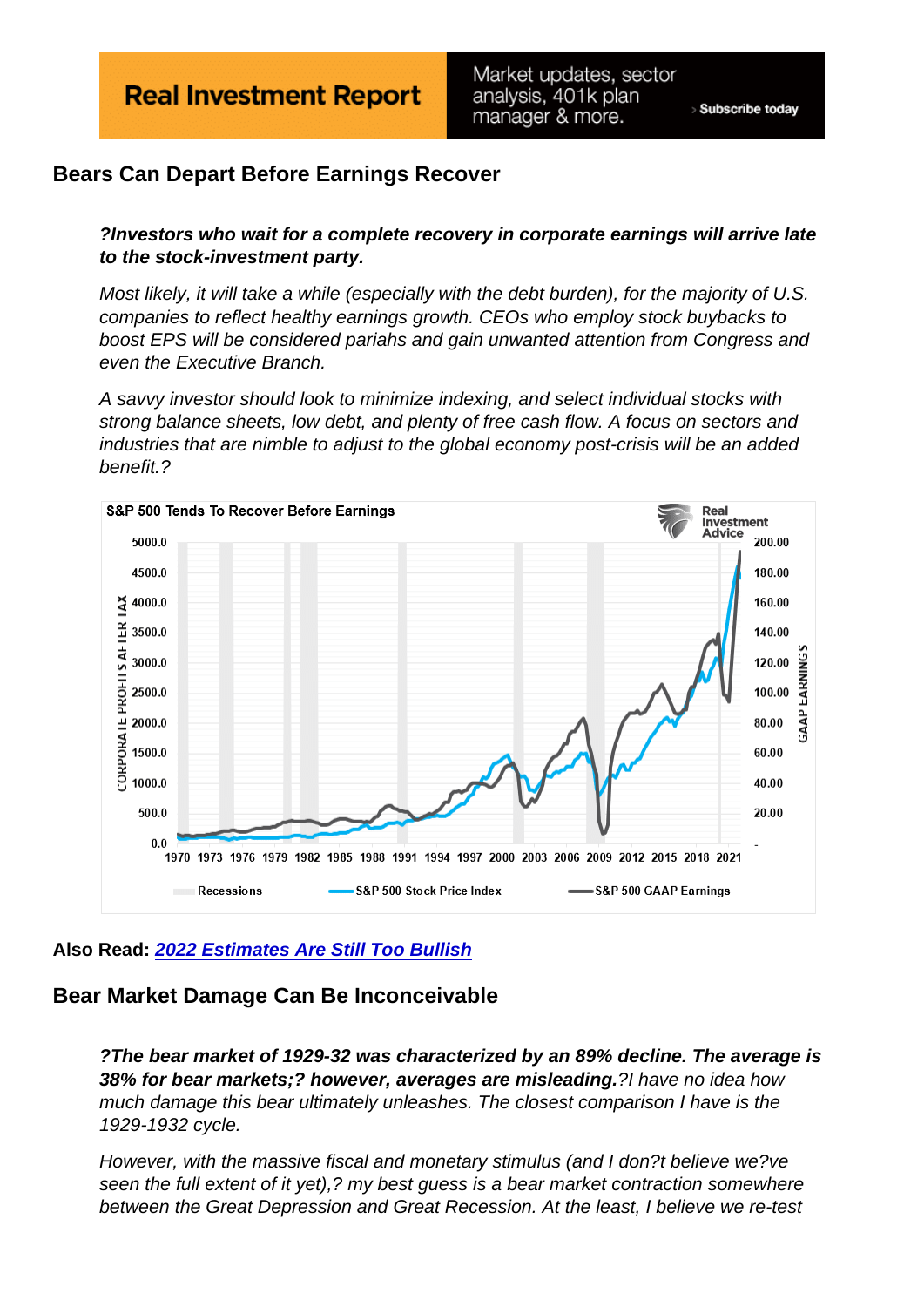lows, and this bear is a 40-45% retracement from the highs.?

Also Read: [A 50% Decline Will Only Be A Correction](https://realinvestmentadvice.com/a-50-decline-will-only-be-a-correction/)

Bear Markets End On The Return Of General Price Stability

?In 1949, as in 1921 and 1932, a return of general price stability coincided with the end of the equity bear market. The demand for, and price stability of, selected commodities augured well for general price stabilization.

Low valuations (not there yet), when combined with a return to normalcy in the general price level, may provide the best opportunity for future above-average equity returns. We are not there.?

With prices for commodities still spiking due to economic disruption, the bear market anatomy suggests that until those prices return to normal, the risk is not over.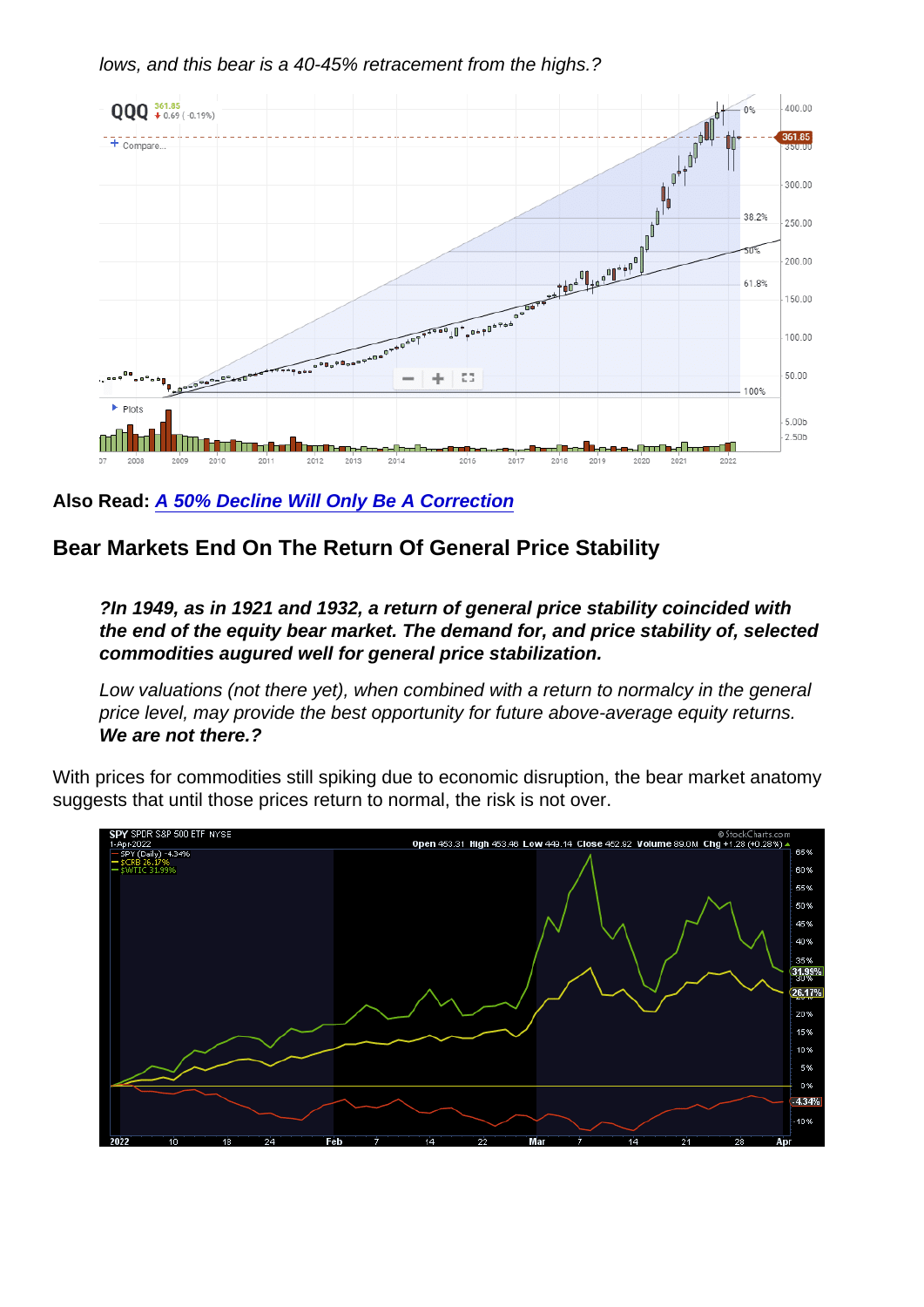## Bear Markets That Don?t Decline On Bad News Is Positive

?The combination of short positions in conjunction with a market that fails to decline on lousy news was overall a positive indicator of a rebound in 1921, 1932 and 1949. Also, limited stock purchases by retail investors may be considered an essential building block for a bottom.

The worst economic data is still forthcoming, which suggests expectations for the continued market, and economic recovery may be misplaced.?

Also Read : [Bob Farrell?s 10-Rules For A QE Market](https://realinvestmentadvice.com/technically-speaking-revisiting-bob-farrells-10-rules/)

Not All Bear Markets Lead The Economy By 6-9 Months.

?Generally, markets lead the economy. However, this tenet failed to hold true for the four great bears. At extreme times, the bottoms for the economy and the equity market were aligned and in several cases, the economy LED stocks higher!

It?s unclear whether this bear behaves similarly only because of massive fiscal and monetary stimulus. We?re not done with stimulus methods either. If anything, they?ve just begun! I know. Tough to fathom.?